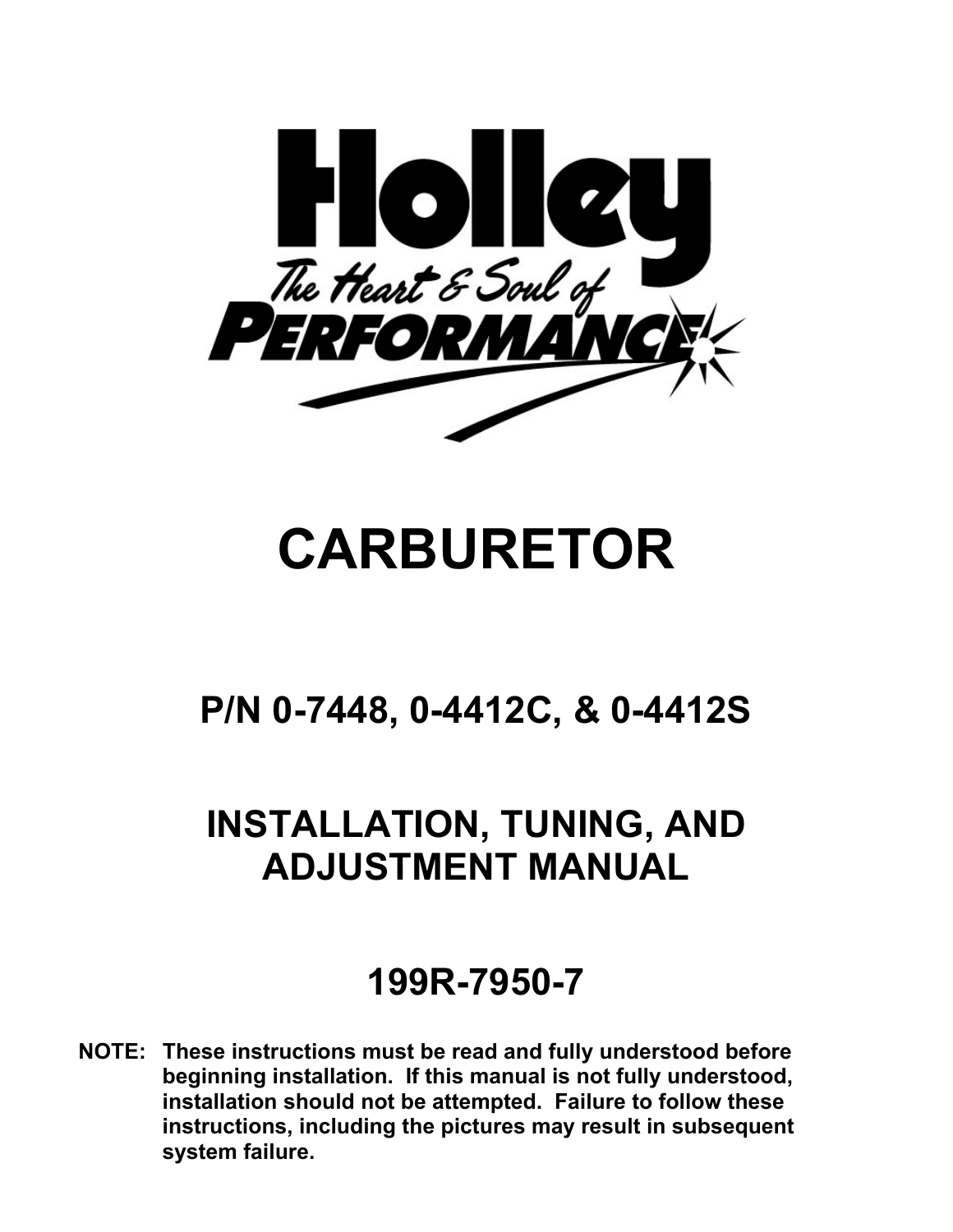# **TABLE OF CONTENTS:**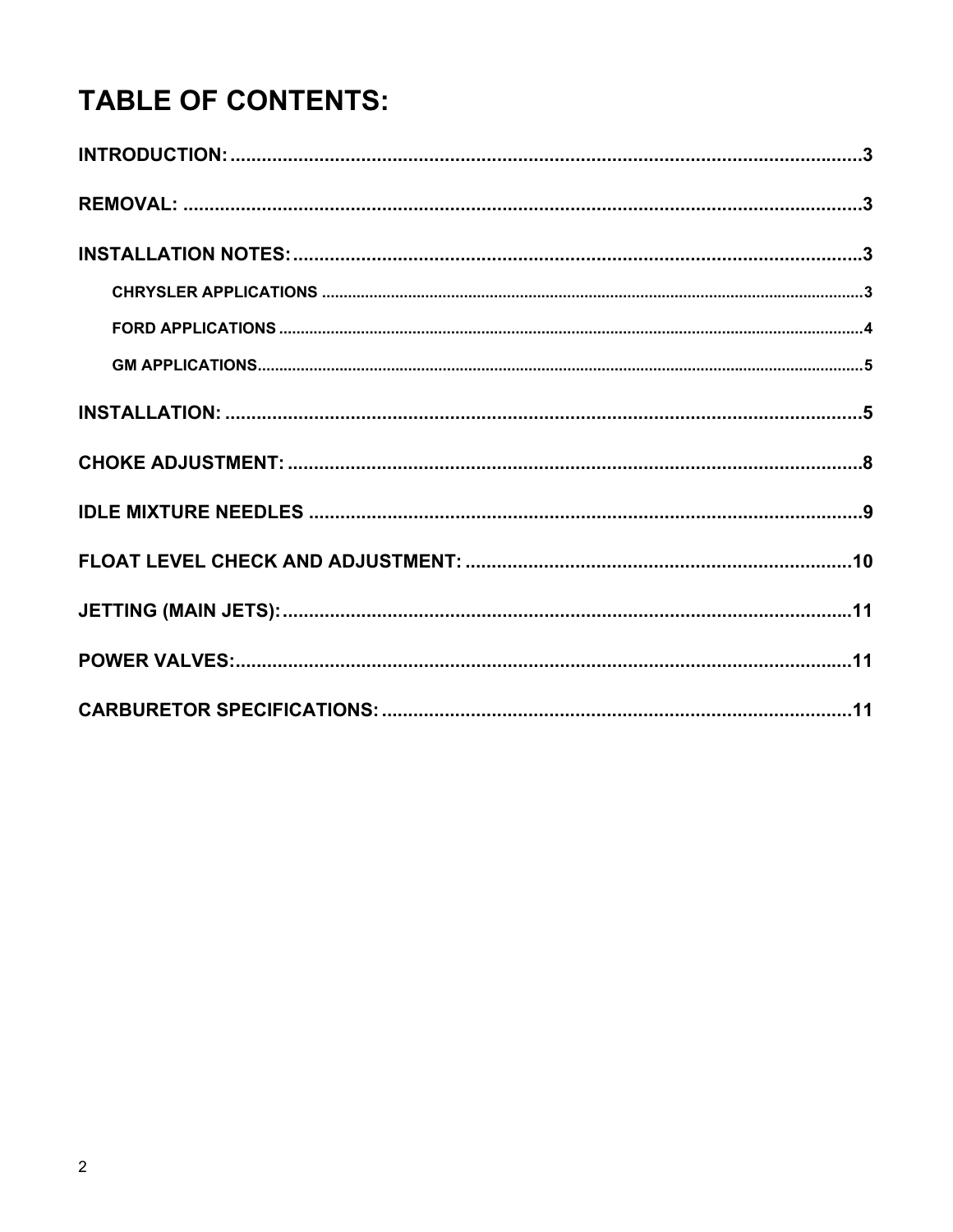### <span id="page-2-0"></span>**INTRODUCTION:**

**CONGRATULATIONS** on your purchase of a Holley carburetor! We feel that you have purchased the finest performance carburetor manufactured today. Should you need information or parts assistance, please contact our Technical Service Department at 1-270-781-9741, Monday through Friday, 7 a.m. to 5 p.m. CST. Please have the part number of the product you purchased on hand when you call.

**NOTE:** The 0-7448, 0-4412C, and 0-4412S are designed as a universal-type, 2-barrel carburetors. These model 2300 carburetors bolt directly to most Ford 2 barrel V-8 manifolds.

### **To preserve the warranty, these instructions must be read and followed thoroughly before and during installation.**

- **NOTE:** These carburetors are not designed to meet any emission requirements for 1968 and later applications. Therefore, they should be used only for competition/off road vehicles or vehicles not required to comply with late model exhaust emission standards.
- **WARNING: If you are using this carburetor with a GM overdrive transmission TH700R4 or a TH200R4, you must use a transmission kickdown cable bracket (Holley P/N 20-95) and stud (Holley P/N 20-40). Otherwise, SEVERE transmission damage WILL result. This carburetor is not designed to work with ANY other automatic overdrive transmission.**

### <span id="page-2-1"></span>**REMOVAL:**

- 1. Remove the air cleaner, exercising care to detach any vacuum lines from the air cleaner without damage. Note the original locations so they can be reassembled to the air cleaner in the same manner.
- 2. Remove the existing carburetor by the following procedure:
	- A. Carefully disconnect the fuel line.

### **WARNING: Carefully protect the open end of the fuel lines, so that no foreign particles can enter. Wrap the end of the fuel line with a clean lint-free cloth.**

- B. Disconnect and mark all vacuum lines and wiring (if any) to the carburetor.
- C. Disconnect the PCV hose.
- D. Disconnect the choke rod or heat tubes (if equipped).
- E. Disconnect and remove the throttle linkage and automatic kickdown linkage. **Save all retaining clips.**
- F. Unbolt and remove the carburetor from the manifold. Use care not to let anything (i.e. old gasket material) fall into the intake manifold.
- G. Lay a clean cloth across the intake manifold opening to guard against any foreign matter entering the intake manifold.
- 3. If the intake manifold is being changed at this time, install the new manifold according to the manifoldís manufacturerís directions. Since we are not familiar with all manifold instructions, Holley cannot accept responsibility for their validity.

### <span id="page-2-2"></span>**INSTALLATION NOTES:**

### <span id="page-2-3"></span>**CHRYSLER APPLICATIONS**

### **WARNING: This carburetor is not designed for use with any Chrysler automatic overdrive transmission. SEVERE transmission damage may result from improper application use.**

1. Unless you are replacing an existing Holley carburetor (which already has a lever extension arm), you may need to purchase and install a throttle lever extension (Holley P/N 20-7) on the carburetor. Remove the throttle stud and nut from the original carburetor. You can purchase a new stud from your Holley dealer (Holley P/N 20-36). Install the stud in the throttle extension lever (Figure 1).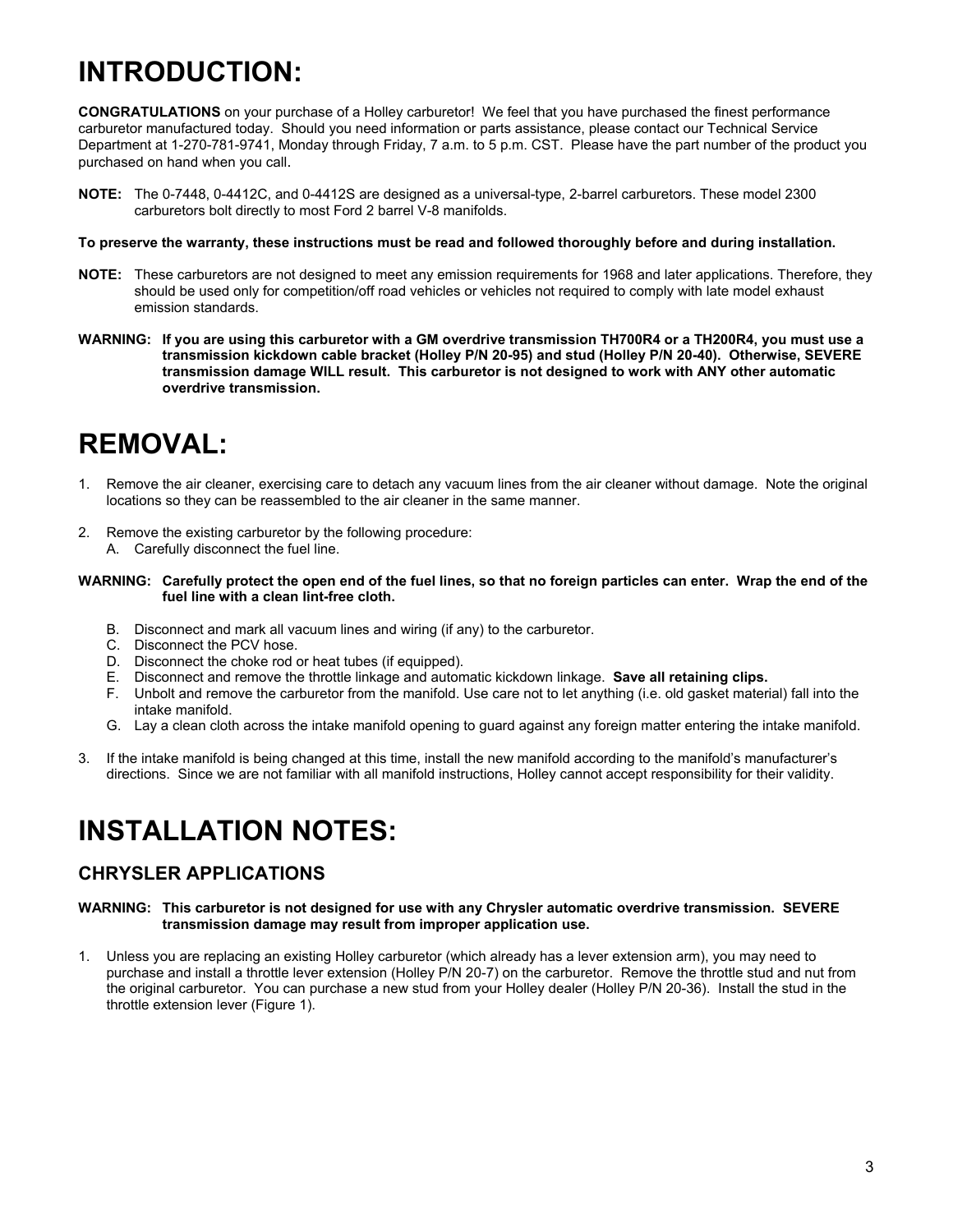

**Figure 1–Chrysler applications** 

### <span id="page-3-0"></span>**FORD APPLICATIONS**

- **WARNING: This carburetor is not designed for use with any Ford automatic overdrive transmission. SEVERE transmission damage may result from improper application use.**
- 1. Install the new throttle ball, lock washer, and retaining nut to the carburetor throttle lever in the same position as the existing carburetor.
- 2. Insert the transmission kickdown screw with the black retaining clip on the transmission kickdown lever (Figure 2). This assembly must be installed according to the detailed drawing (Figure 3).



- 3. Remove the lock out screw from the kickdown lever (Figure 4).
- 4. Install the transmission kickdown spring between the transmission kickdown lever and spring perch (Figure 2).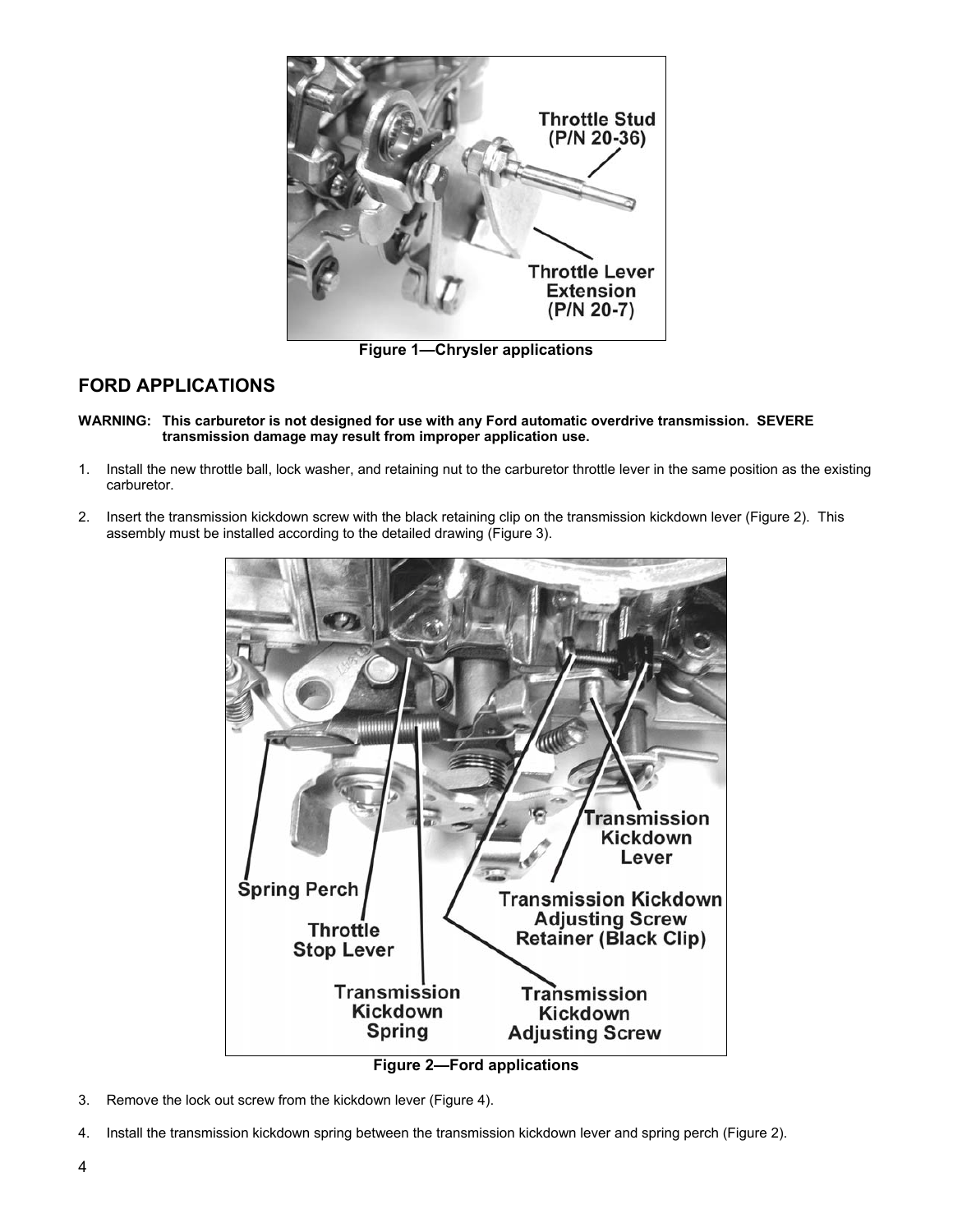



**Figure 3—Ford applications Figure 4—Ford applications** 

### <span id="page-4-0"></span>**GM APPLICATIONS**

- **WARNING: If you are using this carburetor with a GM overdrive transmission TH700R4 or a TH200R4, you must use a transmission kickdown cable bracket (Holley P/N 20-95) and stud (Holley P/N 20-40). Otherwise, SEVERE transmission damage WILL result. This carburetor is not designed to work with ANY other automatic overdrive transmission.**
- 1. Remove the throttle cable ball and automatic transmission kickdown stud (if any) from the original carburetor, and mount these in similar locations on the Holley throttle lever. If the original throttle cable is too large, a new throttle ball or stud is needed (Holley P/N 20-2 or 20-38).

### <span id="page-4-1"></span>**INSTALLATION:**

- 1. Install the carburetor-mounting studs (not provided) in the proper location on the intake manifold carburetor flange.
- 2. Place the new carburetor flange gasket, provided with the carburetor, in the proper position on the intake manifold.
- 3. Place the carburetor on top of the flange gasket on the manifold. Install the hold down nuts and snug down progressively in a "crisscross" pattern (60-80 in./lbs.), as shown in Figure 5.



**Figure 5-Carburetor torque sequence** 

**WARNING: Overtightening may result in a warped or cracked carburetor throttle body.**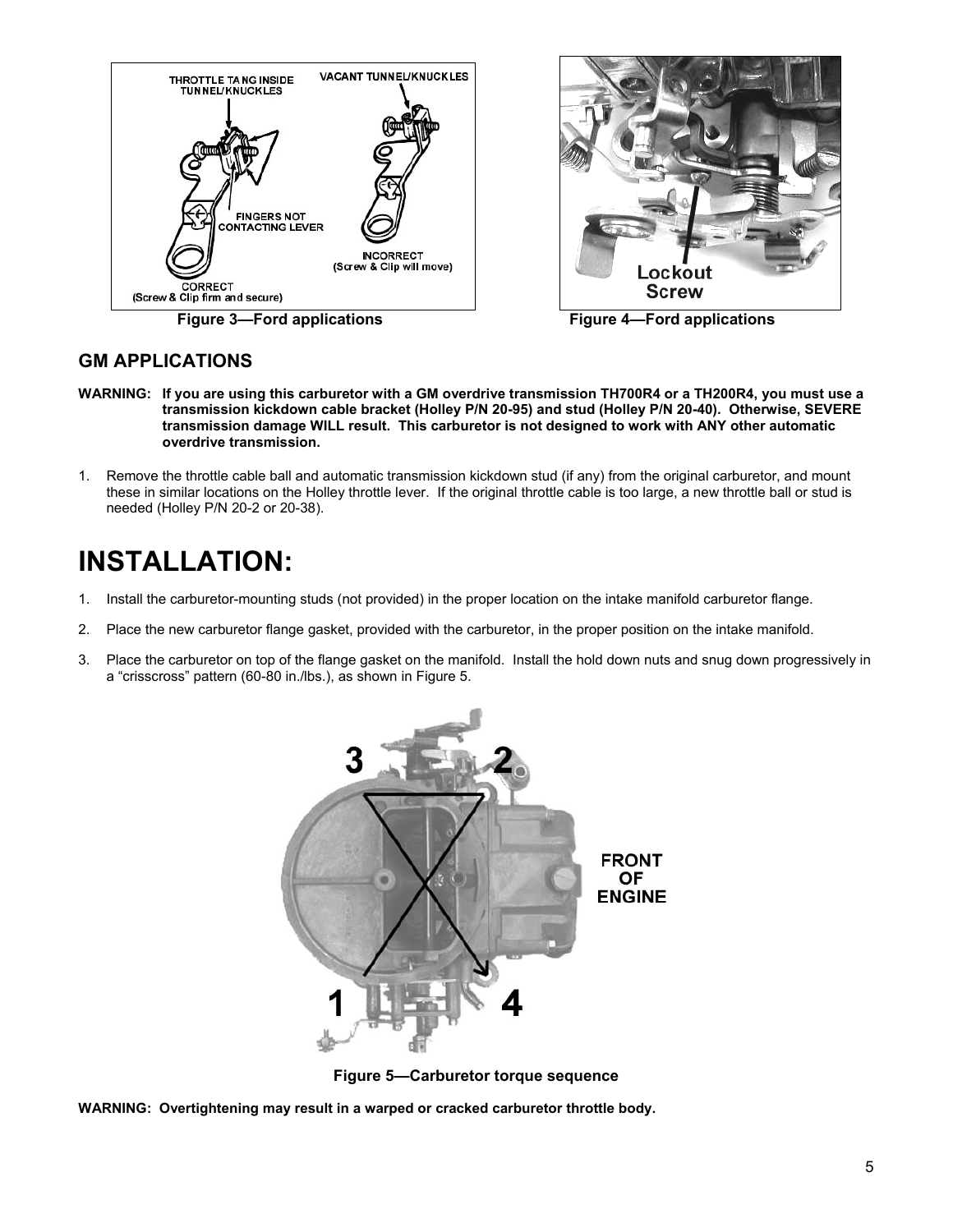4. Before connecting the linkage, operate the throttle lever to assure the correct travel (no sticking or binding), by opening to wide-open throttle and back to closed throttle several times. Correct any sticking or binding conditions before proceeding.

### **WARNING: Any sticking, binding, or other interference in the throttle linkage could result in uncontrolled engine speed. This could result in engine damage or personal injury.**

- 5. Reconnect the throttle and transmission kickdown linkage and throttle return spring (Holley P/N 20-89). Operate the carburetor throttle lever by hand to assure the correct travel (no sticking or binding) by opening to wide open throttle and back to closed throttle several times. Correct any sticking or binding conditions before proceeding.
- **NOTE: With the engine turned off**, have an assistant slowly press the accelerator pedal to the floor, while you watch the throttle for any sticking or binding. Correct any sticking or binding conditions before proceeding. Also ensure that you are reaching full throttle. Many performance problems are traced to partial throttle openings from improperly adjusted linkage.



- 6. Reconnect the appropriate vacuum hoses to the carburetor, noting the correct fitting from Figure 6 and 7. Replace any cracked or dry rotted hoses at this time to prevent any vacuum leaks.
	- A. The full manifold vacuum source in the front of the throttle body provides vacuum for proper operation of the air cleaner, the pump diverter valve (if equipped), AC/Cruise, and/or the temperature sensing valve. If vacuum for more than one component is needed, use small plastic vacuum "T"s (available at most automotive stores).
	- B. The timed spark fitting in the choke side of the primary metering block provides vacuum for the operation of the distributor vacuum advance. Connect the hose to the distributor, spark delay valve, and/or temperature sensing valve as originally connected. Again use "T"s as necessary. If any questions arise about the hose connections, consult the proper service manual.
	- C. Plug any vacuum source not used.
- 7. Connect the PCV hose to the PCV fitting in the carburetor.
- 8. Connect the power brake hose to the fitting as shown in Figures 6 or 8.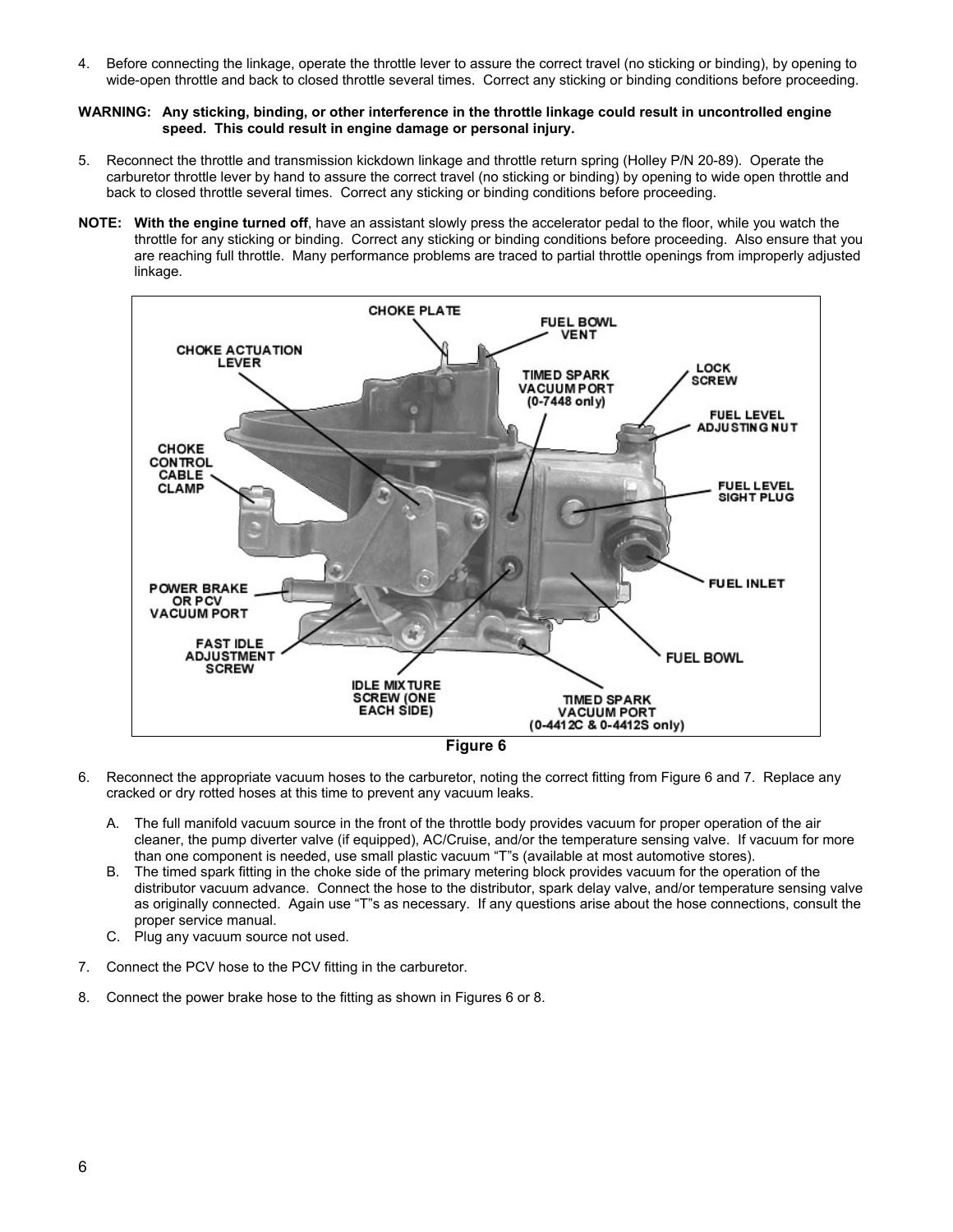

**Figure 7**

**WARNING: During the fuel line installation, DO NOT allow any foreign particles to enter the fuel lines, which could then cause flooding and may result in a fire.**

### **WARNING: Keep the fuel line away from the EGR valve (if equipped) on the intake manifold.**

If installation requires cutting the metal fuel line, cut the fuel line with a good tube cutter. This will minimize the chance of producing metal chip particles. If a hacksaw must be used then metal chips must be removed.

- **WARNING: In all cases where the fuel line has been cut, it is essential that it be clean to insure that no metal particles enter the fuel bowl after the new carburetor installation. Remove the fuel line at the pump and blow the line clean with compressed air. DO NOT use the procedure where the coil wire is disconnected, the engine cranked for a few revolutions, and the fuel collected in a container. This procedure is unsafe because sparking can occur either at the coil or at the distributor end of the coil wire and ignite any fuel spilled in the engine compartment.**
- **CAUTION:** The use of a quality in line fuel filter, such as Holley P/N 162-523 is mandatory as a safeguard against possible flooding, which could result from unfiltered particles becoming lodged between the fuel inlet needle and its seat. This can result in fire if a spark is present or backfire occurs in the engine compartment. Air cleaner filter elements should be blown clean with compressed air at 6,000 miles and replaced at 12,000 miles to assure maximum protection. Now would be the perfect time to upgrade to a Holley Powershot air filter (Holley P/N 120-146).
- 9. Connect the choke control cable (Holley P/N 45-228) to the choke actuation lever, and mount the outer sleeve to the cable clamp.
- 10. Actuate the choke cable through its full range of motion to ensure full choke operation. Adjust, as necessary.
- 11. Start the engine and check the fuel lines and inlet fitting for possible leaks.

**NOTE:** The recommended fuel pressure is 5-7 psi.

- 12. Recheck to assure all existing vacuum hoses are attached properly. Plug any fittings not used.
- 13. With the engine at operating temperature, set the idle speed to the manufacturer's specifications (see page [9 f](#page-8-0)or idle adjustment).
- 14. Shut off the engine and readjust the throttle operated transmission linkage, if necessary. On installations that have a kickdown-actuating switch on the passenger's side of the firewall, it might be necessary to readjust it according to the manufacturer's service manual.

**FORD APPLICATIONS WITH AUTOMATIC TRANSMISSIONS: With the engine off**, push the transmission kickdown rod rearward until it stops and hold it in position. Push the throttle lever rearward to its wide-open throttle position and adjust the transmission kickdown screw to come in contact with the transmission kickdown lever tang.

#### **WARNING: With the engine off, recheck the assembled linkage for sticking and/or proper return to the idle position.**

15. Place the air cleaner gasket (supplied) on the sealing flange, and install the air cleaner.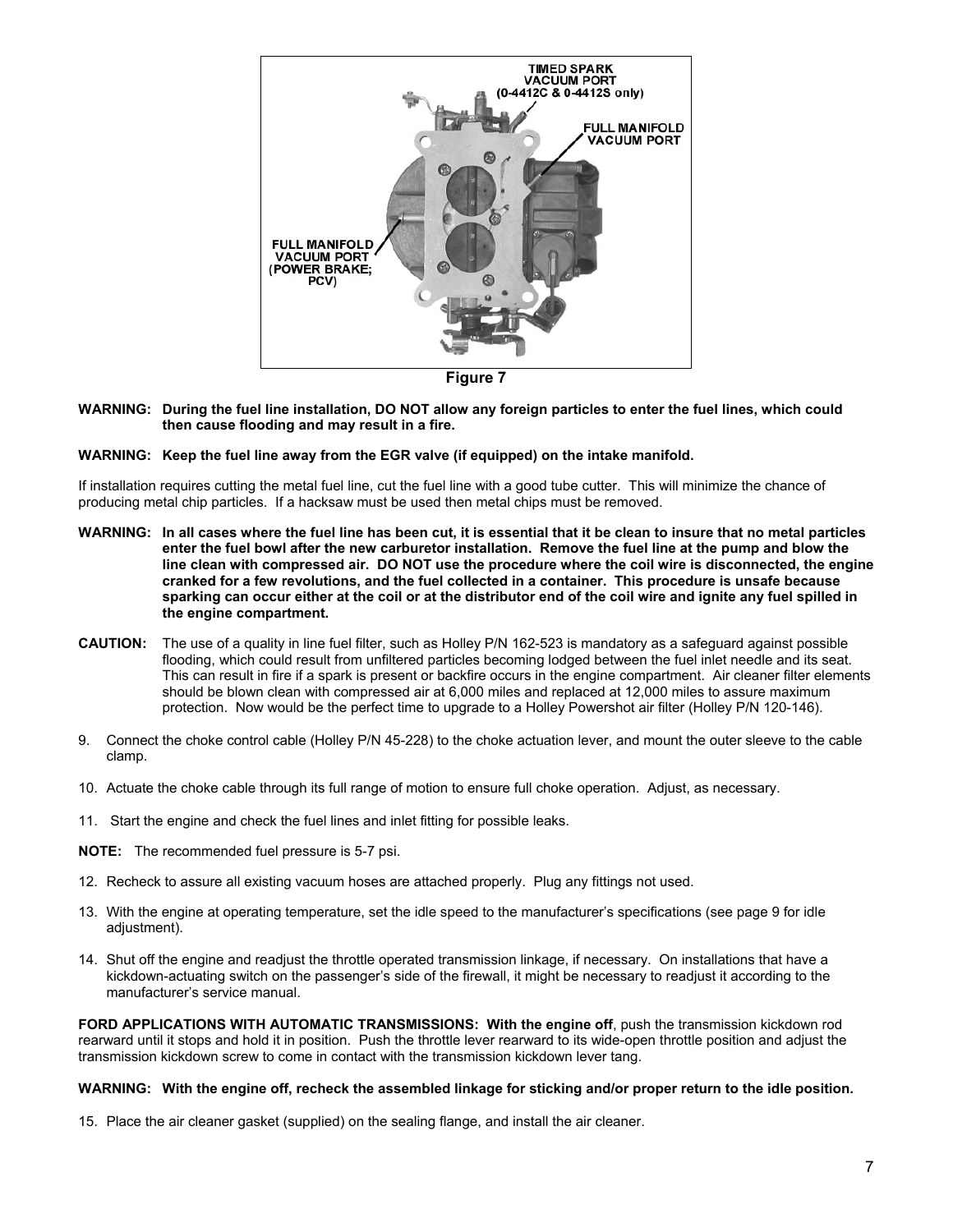- 16. With some air cleaner configurations, it may be necessary to use an air cleaner spacer to provide adequate clearance between the carburetor and the air cleaner. Holley offers such a spacer (Holley P/N 17-13). Depending on the overall height, obtain the proper length 1/4 x 20 stud and install in the carburetor airhorn. Close the hood slowly to ensure adequate clearance between the air cleaner stud and the hood.
- **WARNING: Inadequate clearance between the air cleaner and the throttle lever could result in throttle sticking and uncontrolled engine speed. Check the clearance between the throttle lever and air cleaner for proper operation. Check the clearance between the air cleaner and the hood before closing the hood completely.**

**MAINTENANCE WARNING: Fuel system components, including fuel lines and the carburetor, should be inspected periodically to assure no fuel leakage and to ensure the soundness of the hoses. Todayís clean emissions engines provide higher temperatures in the engine compartment. These high temperatures promote faster aging of nonmetallic materials.**

Hoses that exhibit surface cracks, when bent to 180°, should be replaced. The presence of liquid fuel demands tightening of fittings, hose replacement, and retorquing of the fuel system component flange nuts. Periodically check the torque on the fuel bowl screws to 25-30 in./lbs. to assure proper fuel metering.

- **GENERAL:** Some very important factors to optimize efficiency and performance include: Correct engine timing, correct spark plug gap and heat range, ignition components in good working order, and correct operation of exhaust heat valve.
- **WARNING: On automatic transmission vehicles only, install the transmission kickdown adjustment screw and black retaining clip, as correctly indicated. Failure to attend to this detail may result in a sticking wide-open throttle or dangerous uncontrolled engine speed.**

### <span id="page-7-0"></span>**CHOKE ADJUSTMENT:**

- **IMPORTANT:** Your Holley carburetor has been factory wet flowed and calibrated. The "out of the box" settings should **be very close for all adjustments. The following tuning section is included ONLY to aid you in fine tuning adjustments.**
- 1. If the fast idle RPM is too low or too high for your preferences, SHUT DOWN THE ENGINE! Advance the throttle to wideopen, exposing the fast idle set screw below the choke housing (See Figure 8).
- 2. Using a 1/4î open end wrench, turn the screw clockwise to increase the RPM or counterclockwise to decrease the RPM. The factory setting should give you a 1500-1600 RPM fast idle speed.
- **NOTE:** All vacuum ports must be plugged at this time.



**Figure 8**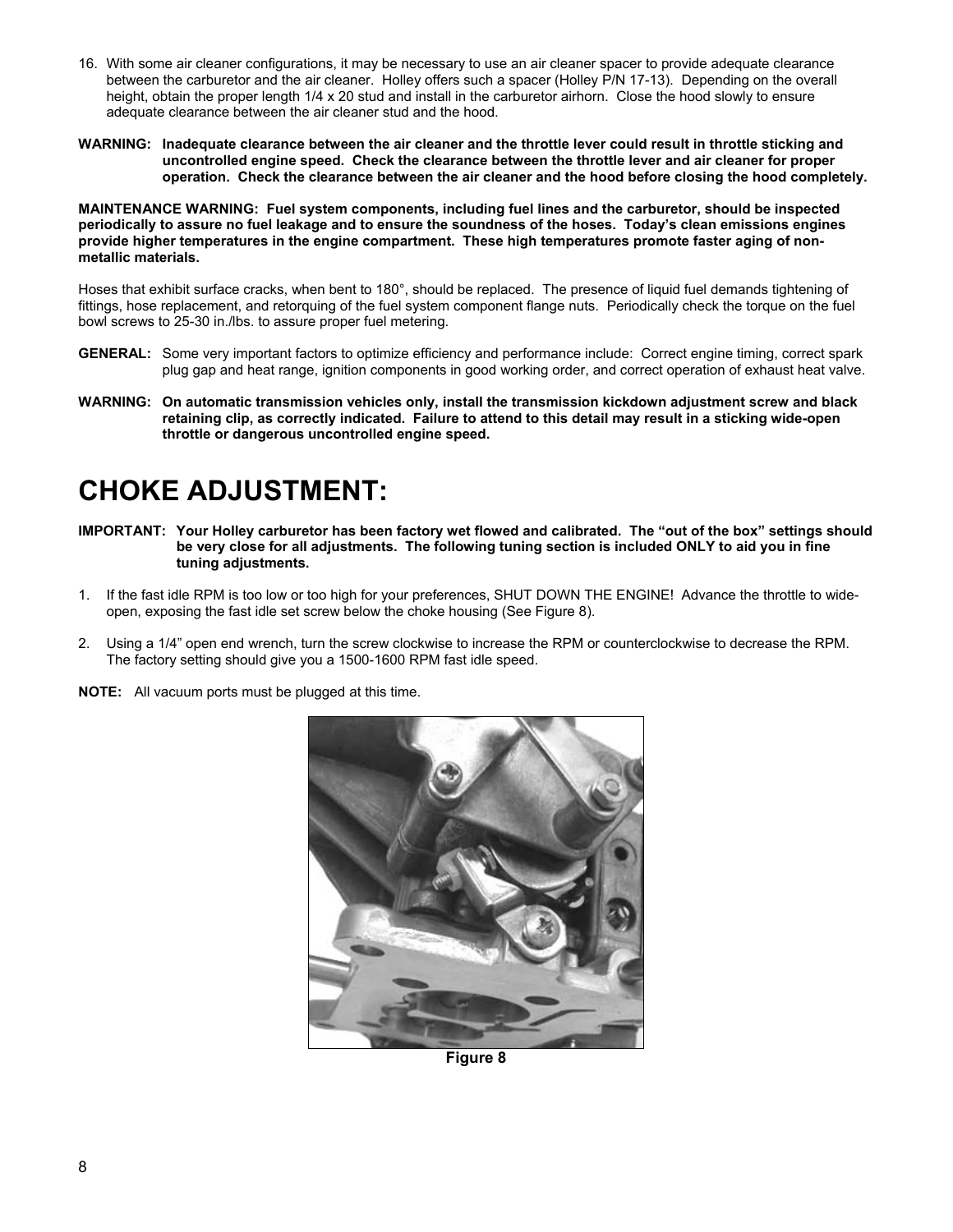# <span id="page-8-0"></span>**IDLE MIXTURE NEEDLES**

Idle mixture needles control the air/fuel mixture at idle. These have been preset at the factory and SHOULD NOT need any adjustments. However, if you feel that adjustment is necessary, you can use the following procedure to do so. When tuning the idle mixture, you're actually tuning for the best manifold vacuum. Idle mixture needles are found on the primary metering blocks. If you change one idle mixture needle, you must change the other idle mixture needle by the same amount. Here are the proper steps for setting the idle mixture needles.

- 1. Attach the vacuum gauge to a manifold vacuum port.
- 2. Adjust each idle mixture screw (Figures 10 & 11) 1/8 turn at a time, alternating between each screw. Turn them equally, until you achieve the highest possible vacuum reading without adjusting the curb idle speed screw. Turn screws in to lean the mixture. Turn them out to richen the mixture.



**Figure 9**

- 3. Now that the idle mixture is set, it may be necessary to go back and reset the idle speed using the curb idle speed screw, as shown in Figure 9.
- 4. If a vacuum gauge is not available, use a tachometer to obtain the highest RPM.



**ROUGH IDLE AND VACUUM LEAKS:** If a rough idle persists after the engine has been started and the mixture screws adjusted, check for manifold vacuum leaks. These could result from unplugged vacuum fittings or a carburetor flange gasket that was torn during installation. Recheck for proper attachment of all vacuum lines and check the lines for cracks. If the manifold was changed, a manifold vacuum leak could occur at the cylinder head/manifold surface due to damaged gaskets or improper torquing. Frequently, manifold vacuum leaks occur from the valley side of the manifold. These are very difficult to detect, unless a discernible whistle can be heard.

**NOTE:** In most cases, when rough idle occurs after a carburetor/manifold change, they result from manifold vacuum leaks similar to those described above. Assuring a proper manifold installation rather than assuming the carburetor is not functioning properly will ultimately save time.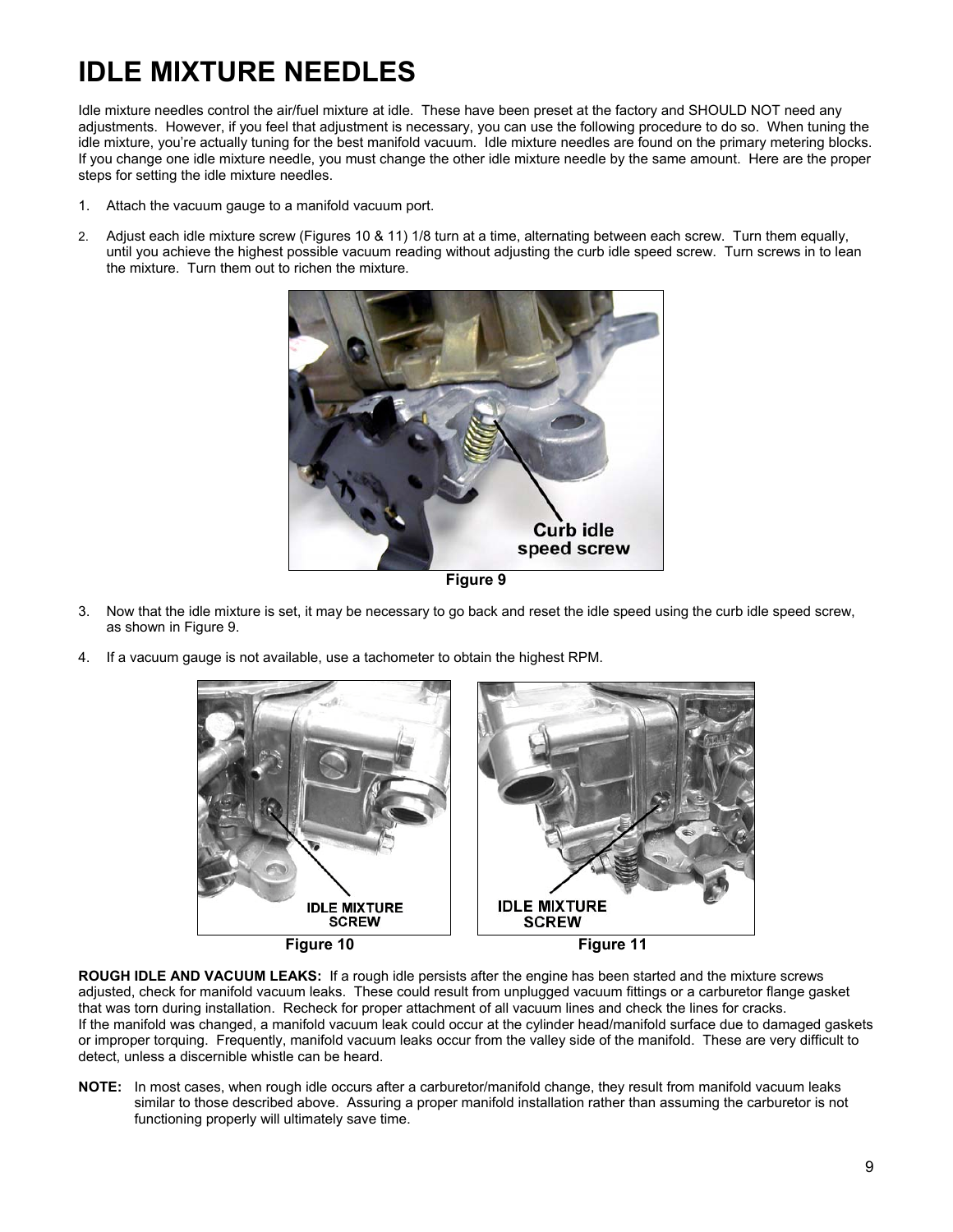# <span id="page-9-0"></span>**FLOAT LEVEL CHECK AND ADJUSTMENT:**

Float adjustments are set at the factory, but variations in fuel pressure could cause a change in these settings. The following procedure shows how to make these adjustments:

- 1. Start the vehicle.
- 2. Remove the fuel bowl sight plug.
- 3. Observe the sight plug hole for the fuel level. If none is seen, the level is too low. Fuel should be even with the bottom of the sight plug hole. If fuel comes pouring out of the sight hole, the float is set too high.
- **NOTE:** A properly set float level will have the fuel level located at the bottom edge of the sight hole, as shown by the line in Figure 12.



**Figure 12**

- 4. To adjust, shut down the engine.
- 5. Loosen the lock screw on top of the fuel bowl just enough to allow you to turn the adjusting nut. Hold the screw in position with the screwdriver.
- 6. Using a 5/8î wrench, turn the adjusting nut in the appropriate direction: Clockwise to lower float and counterclockwise to raise float.
- 7. Turn the adjusting nut in increments of 1/4 of a rotation.
- 8. Retighten the lock screw.
- 9. Restart the vehicle and observe the sight plug hole.
- 10. Repeat steps 1 through 8, as necessary.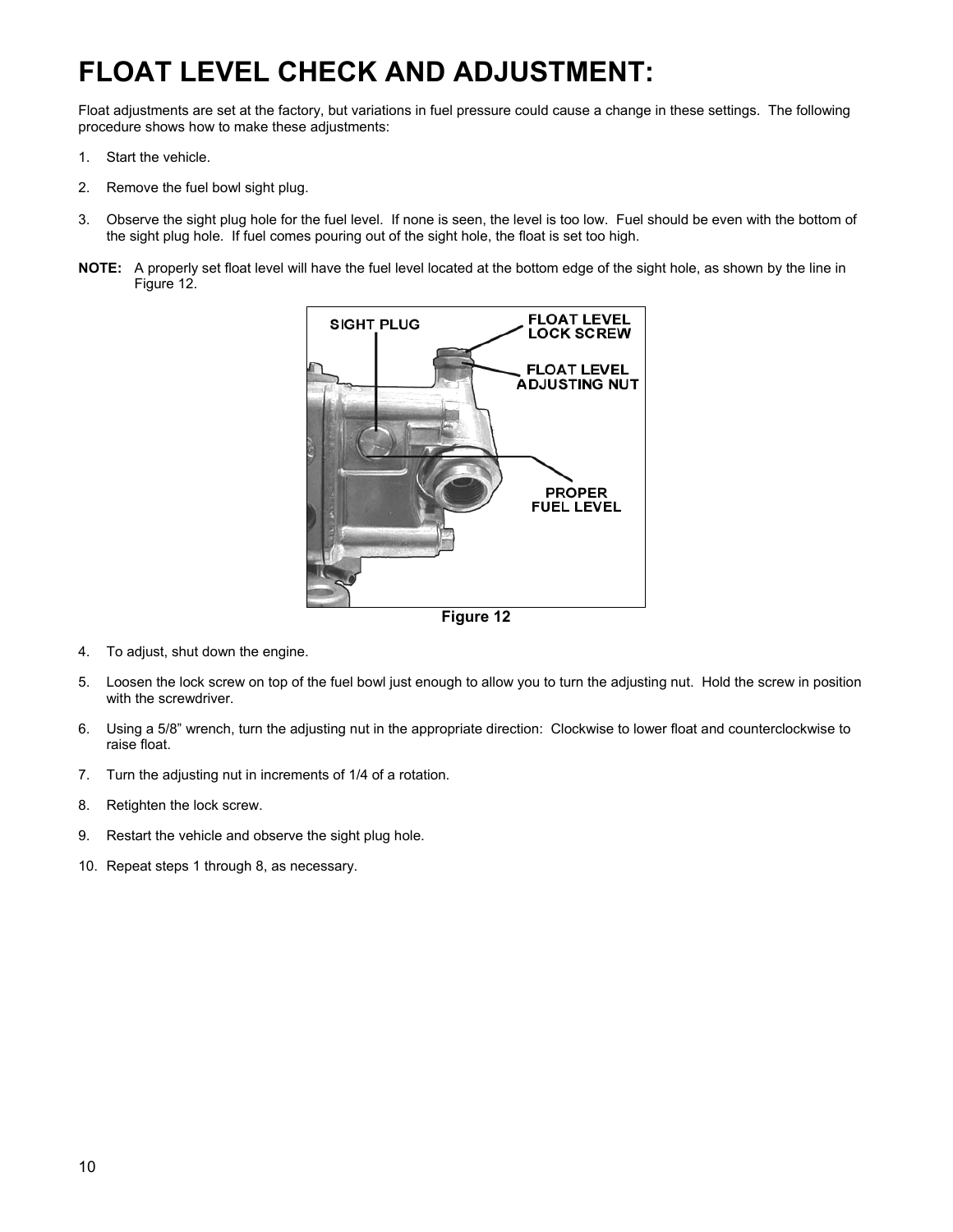# <span id="page-10-0"></span>**JETTING (MAIN JETS):**

Due to varied applications that a universal performance carburetor will work with, a few tips on jetting are provided to help you understand their purpose.

- 1. Out of the box jetting is extremely close for most applications.
- 2. Carburetors are calibrated at 70° at sea level. Decrease the jet size primary and secondary, one number for every 2000 ft. increase in altitude.
- 3. Holley jets are broached, flowed, and stamped according to flow rate. **NEVER** drill jets, as this seriously alters flow characteristics. Stamped numbers are reference numbers and **DO NOT** indicate drill size.
- 4. In most cases it will be **unnecessary** to increase jet size more than four numbers greater than out of the box jetting. Exceptions could arise when the carburetor is mounted on a very large volume, plenum-ram manifold.
- 5. Spark plugs provide the best indication of proper jetting. Consult an ignition manual for proper reading of spark plugs.

### <span id="page-10-1"></span>**POWER VALVES:**

The number stamped on a power valve, such as 65, indicates the manifold vacuum below which the power valve is operational. In this case, all manifold vacuums below 6.5" Hg, the power valve is operating. Generally, a 65 power valve is sufficient for most high performance applications that have a manifold vacuum of 12" Hg or higher. However, some problems can result with radically cammed machines equipped with automatic transmissions. These vehicles often "idle" at 2000 rpm, approx. 6.0" Hg. At this point the main nozzles are starting to feed and richen the mixture (supplied by the power valve) and the engine will probably "load up". To correct this problem, install a 45 or 35 power valve. If the engine has a manifold vacuum of 12" Hg or less, a good way to determine power valve size is take the manifold vacuum at idle and divide that number by two. The answer is the power valve size. This will provide idling and proper fuel flow under wide open throttle conditions when manifold vacuums seldom rise above 1" Hq.

### <span id="page-10-2"></span>**CARBURETOR SPECIFICATIONS:**

| <b>CARBURETOR#</b> | <b>PRIMARY</b><br><b>METERING</b><br>JET | <b>PUMP</b><br><b>DISCHARGE</b><br><b>NOZZLE</b> | <b>POWER</b><br><b>VALVE</b> |
|--------------------|------------------------------------------|--------------------------------------------------|------------------------------|
| 0-7448             |                                          | 0.031                                            | 85                           |
| $0 - 4412C$        | 73.                                      | 0.028                                            | 50                           |
| 0-4412S            | 73.                                      | 0.028                                            |                              |